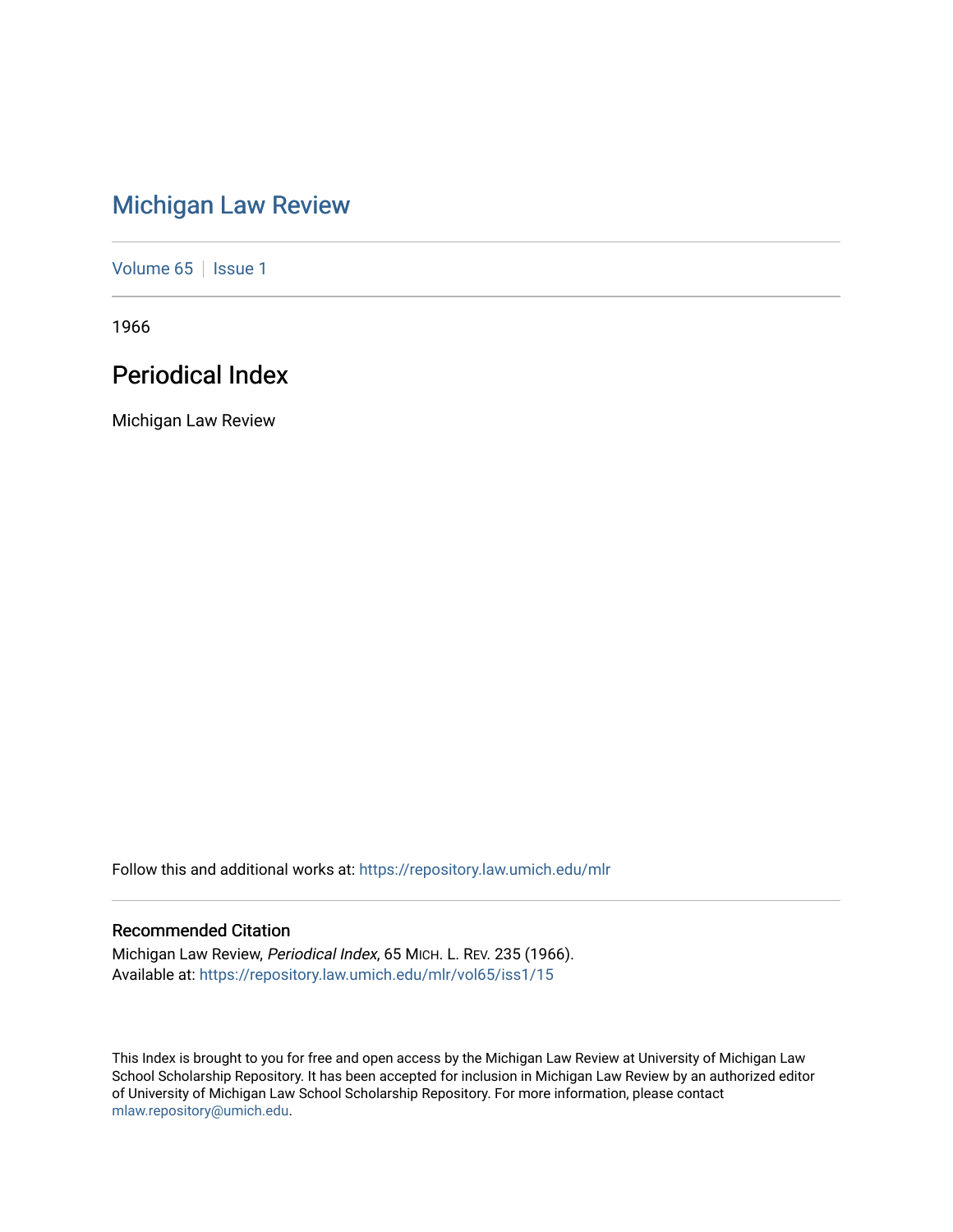# **PERIODICAL** INDEX

This index includes *articles, comments* and some of the longer *notes* which have appeared in leading law reviews since the publication of the last issue of this *Review.*  (a) indicates a leading article.

# ADMINISTRATION OF JUSTICE

# ANTITRUST LAW

See also *Labor Law.* 

An afterword: science and the judicial process. (a) Lon L. Fuller. 79 Harv. L. Rev. 1604-28 (June).

Judicial law reform-a perspective on the performance of appellate courts. (a) Robert E. Keeton. 44 Texas L. Rev. 1254• 68 (July).

Social science approaches to the judi• cial process: a symposium. Social backgrounds and judicial decision-making, by Joel B. Grossman; Courts as small groups, by Walter F. Murphy; Theoretical at• tempts at predicting judicial behavior, by Samuel Krislov; The cumulative scaling of judicial decisions, by Joseph Tanen· hau; and Quantitative analysis of fact• patterns in cases and their impact on judicial decisions, by Fred Kort. 79 Harv. L. Rev. 1551-1603 (June).

#### ADMINISTRATIVE LAW

See also *Federal Communications Com• mission, Federal Drug Administration.* 

Administrative arbitrariness: a reply and a rejoinder. (a) Raoul Berger. Ad· ministrative arbitrariness: a final word and a postscript. (a) Kenneth Culp Davis. 114 U. Pa. L. Rev. 783-833 (April).

Charles Fahy and the administrative law. (a) Stanley D. Metzger. 54 Geo. L.J. 1090-1105 (Summer).

Dismissals of public-school employees in Texas-suggestions for a more effective administrative process. (a) Frank W. R. Hubert, Jr. 44 Texas L. Rev. 1309-30 (July).

#### **ADOPTION**

Minimum age difference as a requisite for adoption. (a) Walter J. Wadlington, III. 1966 Duke L.J. 392-414 (Spring).

#### ADVERSE POSSESSION

Adverse possession of severable min• **erals.** (a) William B. Stoebuck. 68 W. Va. L. Rev. 274-92 (April).

#### ALIMONY AND MAINTENANCE

Alimony taxation of indirect benefits: a critique and a proposal. 66 Colum. L. Rev. 1118-44 (June).

Antitrust: rulemaking v. adjudication in the FTC. (a) Bernie R. Burrus and Harry Teter. 54 Geo. L.J. 1106-30 (Summer).

The antitrust impact of vertical integration in agricultural cooperatives. 51 Iowa L. Rev. 971-91 (Summer).

Divestiture of illegally held assets: ob• servations on its scope, objective, and limitations. 64 Mich. L. Rev. 1574-99 (June).

Domestic territorial restrictions in pa• tent transactions and the antitrust laws. (a) Gerald R. Gibbons. 34 Geo. Wash. L. Rev. 893-926 (June).

FTC v. Jantzen: blessing, disaster, or tempest in a teapot? (a) Thomas E. Kau• per. 64 Mich. L. Rev. 1523-50 (June).

Nolo pleas in antitrust cases. 79 Harv. L. Rev. 1475-88 (May).

Section 5 of the Clayton act and the nolo contendcre plea. 75 Yale L.J. 845-76 (April).

#### APPELLATE PROCEDURE

See also *Judgments.* 

Federal review of state convictions: the need for procedural reappraisal. (a) Lewis Mayers. 34 Geo. Wash. L. Rev. 615• 65 (May).

#### ARBITRATION

Judicial enforcement of labor arbitra• tors' awards. 114 U. Pa. L. Rev. 1050-66 (May).

ATOMIC ENERGY COMMISSION See *Federal Drug Administration.* 

#### **BAIL**

Bail in the state courts-a field study and report. (a) Lee Silverstein. 50 Minn. L. Rev. 621-52 (March).

#### **BANKRUPTCY**

The negligent receiver in bankruptcy: are tort claims "costs and expenses of administration." 114 U. Pa. L. Rev. 857• 65 (April).

#### **CARRIERS**

The right to truck service. (a) Robert C. Stetson. 52 Va. L. Rev. 377-402 (April).

# [235]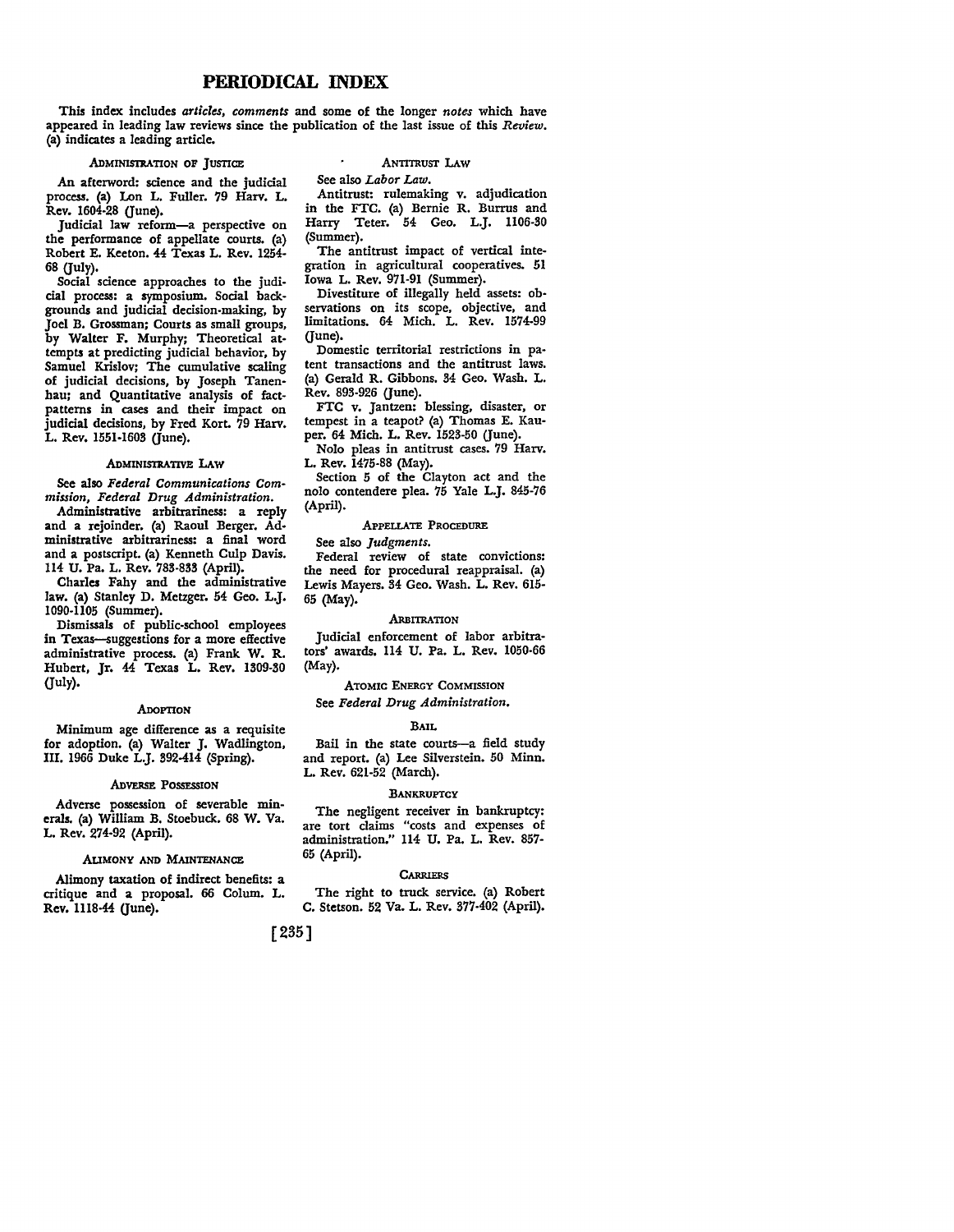# **CHARITIES**

Foundations, charities and the law: the interaction of external controls and internal policies: a symposium. Articles by F. Emerson Andrews, Daniel Jay Baum and Ned B. Stiles, Thomas A. Troyer, William E. Guthner, Jr., Ronald E. Gother, Wallace Howland, Marion R. Fremont-Smith, Robert H. Mulreany, Robert J. Lynn, and student comments. 13 U.C.L.A.L. Rev. 933-1133 (May).

# **CHECKS**

Necessity for signature on a check to be in same form as signature on specimen signature card. (a) William **O.** Morris. 68 **W.** Va. L. Rev. 293-99 (April).

# CHURCH AND STATE

See *Freedom of Religion.* 

### CITY PLANNING

# See *Law* b *Society.*

#### CIVIL PROCEDURE

Consolidation of pretrial proceedings under proposed section 1407 of the judicial code: unanswered questions of transfer and review. 33 U. Chi. L. Rev. 558-76 (Spring).

The rule-making powers of the Illinois supreme court. 1965 U. Ill. L.F. 903-14 (Winter).

#### CIVIL RIGHTS

The civil rights act of 1875: some reflected light on the fourteenth amendment and public accommodations. (a) Alfred Avins. 66 Colum. L. Rev. 873-915 (May).

Civil rights and state authority: toward the production of a just equilibrium. 1966 Wis. L. Rev. 831-65 (Summer).

Division of authority under title VII of the civil rights act of 1964: a preliminary study in federal-state interagency relations. (a) Sanford Jay Rosen. 34 Geo. Wash. L. Rev. 846-92 (June).

Poverty, civil liberties, and civil rights: a symposium. Edited by Norman Dorsen. Articles by Elizabeth Wickenden, Marvin E. Frankel, Stephen J. Pollack, and Charles E. Ares. 41 N.Y.U.L. Rev. 328-52 (April).

Voting rights act of 1965. 1966 Duke L.J. 463-83 (Spring).

#### **COMMERCE**

"In major part"-the new causation problem in the trade-agreements program. (a) Tim K. Banner. 44 Texas L.  $\bar{R}$ ev. 1331-59 (July).

International trade, investment, and organization: II and III. A symposium. Articles by Herman Schwartz, Stefan A. Riesenfeld, John Temple Lang, Warren Eames Johnson, Peter Hay, Martha Weser, Robert L. Birmingham, and Adolf Sprudzs. [Part I appeared in 1965 U. Ill. L.F. 337-554 (Fall).] 1965 U. Ill. L.F. 617- 900 (Winter).

Legal-economic problems of private foreign investment in developing countries. (a) Gerald M. Meier. 33 U. Chi. L. Rev. 463-93 (Spring).

A survey of the problems encountered in combating reciprocal trading under existing trade regulation laws. (a) Arthur Donald Austin. 41 Ind. L.J. 165-96 (Winter).

United States private investment under the alliance for progress: policy developments affecting United States private investment in Latin America, 1960-1965. (a) F. Bradford Morse and Timothy B. Atkeson. 46 B.U.L. Rev. 143-80 (Spring).

### COMMON MARKET

See *European Economic Community.* 

# CONFLICT OF LAWS

Choice-influencing considerations in conflicts law. (a) Robert A. Leflar. 41 N.Y.U.L. Rev. 267-327 (April).

Conflict in the conflict of laws: a need for uniformity. 61 Nw. U.L. Rev. 329-53 (May-June).

The impact of Babcock v. Jackson on conflict of laws. 52 Va. L. Rev. 302-21 (March).

The multiple personality of the dead: executors, administrators, and the conflict of laws. (a) David P. Currie. 33 U. Chi. L. Rev. 429-62 (Spring).

Wilcox v. Wilcox: the beginning of a new approach to conflict of laws in tort cases. 1966 Wis. L. Rev. 913-29 (Summer).

#### CONSTITUTIONAL LAW

See also *Civil Rights, Equal Protection, Full Faith and Credit, Jurisdiction, Law and Society, Obscenity, Patents, Selective Service.* 

To catch a bootlegger. 54 Ky. L.J. 592- 601 (1966).

The court of Chief Justice Hughes: contributions to civil liberties. (a) Merle William Loper. 12 Wayne L. Rev. 535-95 (Spring).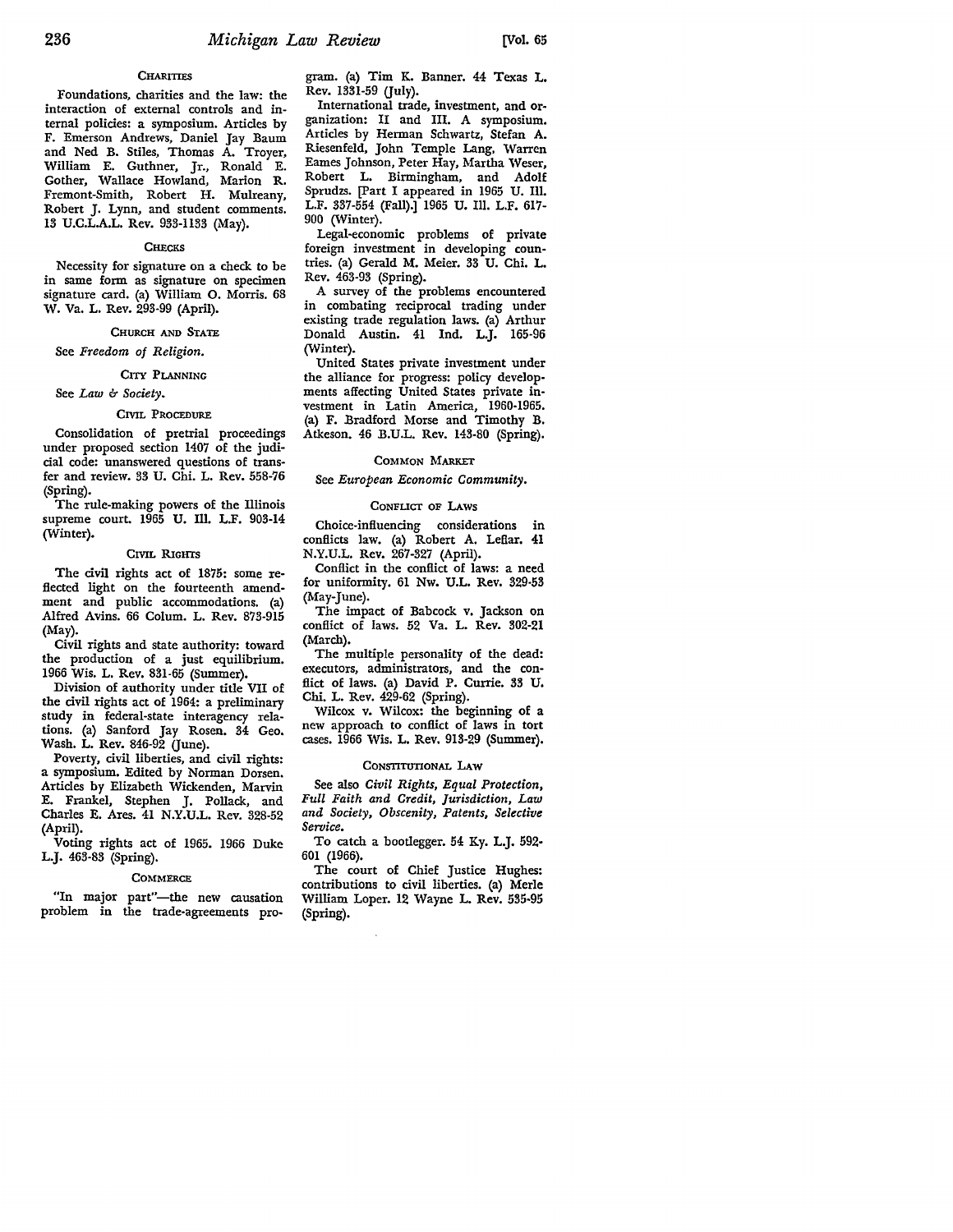Delinquency proceedings-fundamental fairness for the accused in a quasi-criminal forum. (a) Thomas A. Welch. 50 Minn. L. Rev. 653-96 (March).

Double jeopardy and federalism. (a) Walter T. Fisher. 50 Minn. L. Rev. 607- 20 (March).

The elementary and secondary education act of 1965 and the first amendment. 41 Ind. L.J. 302-27 (Winter).

Equality and the vote. (a) Elbert P. Tuttle. 41 N.Y.U.L. Rev. 245-66 (April).

Federal intervention in the states for the suppression of domestic violence: constitutionality, statutory power, and pohcy. 1966 Duke L.J. 415-62 (Spring).

Judicial policy-making at legislative expense. (a) Jefferson B. Fordham. 34 Geo. Wash. L. Rev. 829-38 (June).

Psychological testing and constitutional rights. (a) William A. Creech. 1966 Duke L.J. 332-71 (Spring).

Residential picketing and the first amendment. (a) Alfred Kamin. 61 Nw. U.L. Rev. 177-236 (May-June).

The right of protest and civil disobedience. (a) Harrop A. Freeman. 41 Ind. L.J. 229-54 (Winter).

The supreme court and federalism. (a) Alpheus Thomas Mason. 44 Texas L. Rev. 1187-1208 (July).

The TVA cases: a quarter century later. (a) George D. Haimbaugh, Jr. 41 Ind. L.J. 197-227 (Winter).

#### **CONTRACTS**

Assuring government contract performance. (a) William H. Speck. 34 Geo. Wash. L. Rev. 666-92 (May).

Buy and sell agreements and the widow's rights. 114 U. Pa. L. Rev. 1006- 13 (May).

Forfeiture of pension benefits for violation of covenants not to compete. 61 Nw. U.L. Rev. 290-306 (May-June).

The government's non-judicial remedies for breach of contract: a comparison of inspection and default clauses with the UCC. (a) John Cibinic, Jr. 34 Geo. Wash. L. Rev. 719-45 (May).

Interference with contractual relations: a property limitation. 18 Stan. L. Rev. 1406-17 (June).

A plea for abolition of the Severin doctrine. 34 Geo. Wash. L. Rev. 746-64 (May).

Risk allocation in government con• tracts. (a) Ralph C. Nash, Jr. 34 Geo. Wash. L. Rev. 693-718 (May).

# **COOPERATIVES**

See also *Antitrust, Taxation.* 

Cooperative housing: an appraisal of residential controls and enforcement procedures. (a) Patrick J. Rohan. 18 Stan. L. Rev. 1323-38 (June).

#### **COPYRIGHT**

Copyright law revision: educational broadcasting and the proposed limitations on exclusive performing rights. 51 Iowa L. Rev. 1049-65 (Summer).

An unhurried view of copyright: proposals and prospects. (a) Benjamin Kaplan. 66 Colum. L. Rev. 831-54 (May).

#### **CORPORATIONS**

See also *Securities Exchange Act, Taxation.* 

Dissolution and suspension as remedies for corporate franchise tax delinquency: a comparative analysis. 41 N.Y.U.L. Rev. 602-21 (May).

Compromise of derivative claims by a corporation without court approval. 52 Va. L. Rev. 342-51 (March).

Due process and foreign corporationsthe Minnesota single act statute. 50 Minn. L. Rev. 946-69 (April).

Noncomplying securities in California: judicial protection of interests under cor• porations code § 26100. 18 Stan. L, Rev. ll84-95 (May).

Remedies for oppression in close corporations in Indiana. 41 Ind. L.J. 256-84 (Winter).

Rule lOb-5 and purchase by a corporation of its own shares. 61 Nw. U.L. Rev. 307-28 (May-June).

SEC v. Texas Gulf Sulphur Co.: the in• side and outside of rule 10b-5. 46 B.U.L. Rev. 205-30 (Spring).

Toward a more perfect close corporation-the need for more and improved legislation. (a) Edwin J. Bradley. 54 Geo. L.J. ll45-97 (Summer).

Valuation of dissenters' stock under ap• praisal statutes. 79 Harv. L. **Rev.** 1453-74 (May).

The voting trust: California erects a barrier to a rational law of corporate control. 18 Stan. L. Rev. 1210-20 (May).

#### **COURTS**

Survey of Ohio supreme court decisions -1965. 35 U. Cine. L. Rev. 290-347 (Spring).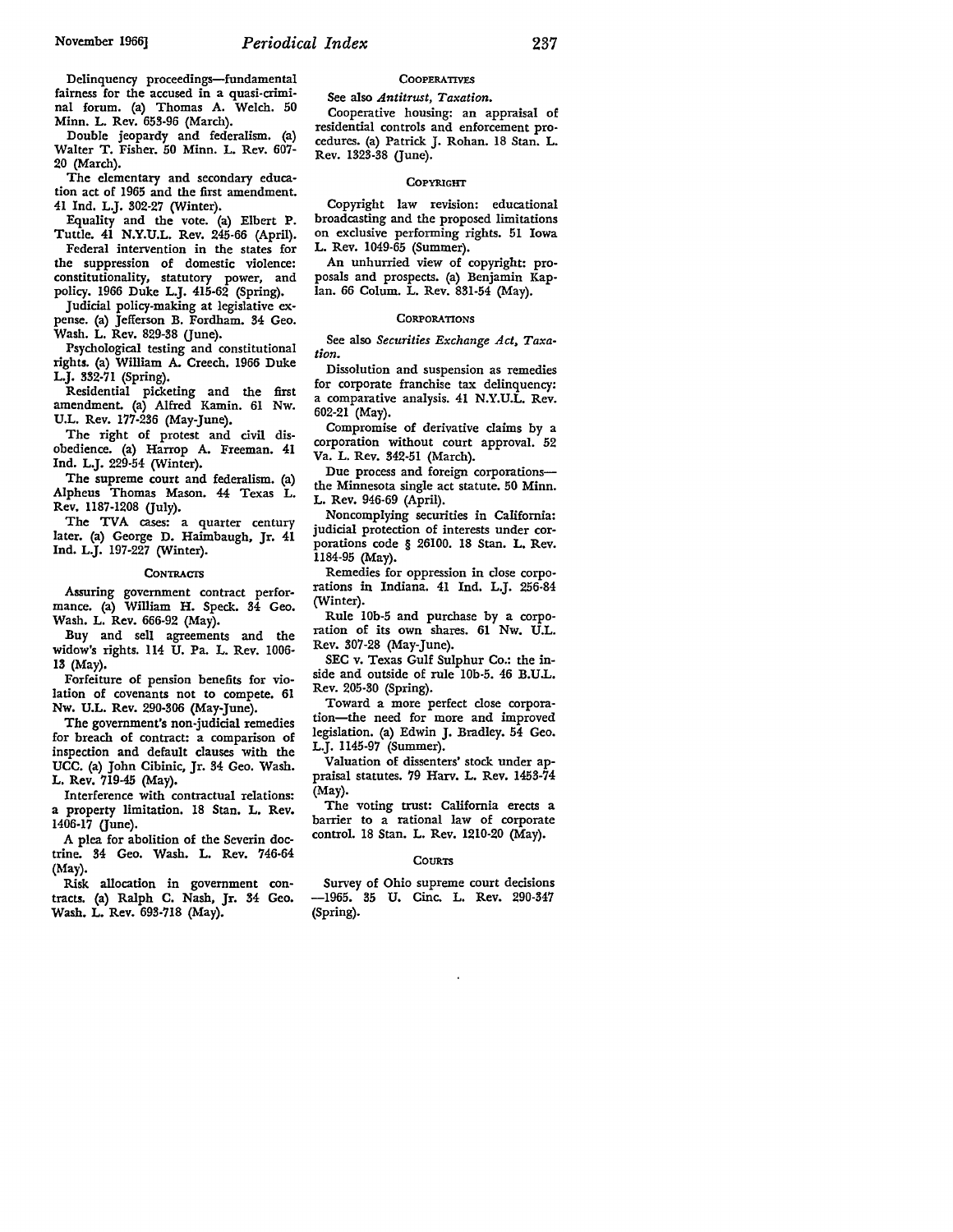# **CRIMINAL LAW**

# See also *Punishment.*

Charles Fahy and the criminal law. (a) A. Kenneth Pye. 54 Geo. L.J. 1055-89 (Summer).

Compensation for victims of crime. 33 U. Chi. L. Rev. 531-57 (Spring).

Iowa criminal law-a need for reform. 51 Iowa L. Rev. 883-953 (Summer).

Sex laws in Ohio: a need for revision. 35 U. Cine. L. Rev. 211-41 (Spring).

#### CRIMINAL PROCEDURE

Gideon's trumpet: taps for an antiquated system? A proposal for Kentucky. (a) Daniel G. Grove. 54 Ky. L.J. 527-81 (1966).

"Free press-fair trial" revisited: defendant-centered remedies as a publicity policy, 33 U. Chi. L. Rev. 512-30 (Spring).

Has the court left the attorney general behind?-The Baselon-Katzenbach letters on poverty, equality and the administration of criminal justice. (a) Yale Kamisar. Comments by Richard **H.** Kuh, Edward **L.** Barrett, Jr., Gerhard **0. W.** Mueller, and Walter V. Schaefer. 54 Ky. L.J. 464- 526 (1966).

Preventive detention before trial. 79 Harv. L. Rev. 1489-1510 (May).

Symposium on post-conviction remedies. Student comments on Illinois post-con• viction relief-a comparative analysis; The Oregon approach to post-conviction relief; The federal approach-scope and availability of section 2255; and The federal approach-constitutional grounds for relief. 27 Ohio St. L.J. 237-336 (Spring).

The unpopular criminal defendant: his right, lawyer's duty, ways of ensuring both. 54 Ky. L.J. 584-91 (1966).

#### **DAMAGES**

See *Torts.* 

# DIPLOMACY

Multilateral diplomacy in the nuclear age. (a) Abba Eban. 114 U. Pa. L. Rev. 984-96 (May).

#### **DISCOVERY**

Pretrial criminal discovery: the need for expansion. 35 U. Cine. L. Rev. 195- 210 (Spring).

#### **DISCRIMINATION**

Age discrimination in employment: the problem of the older worker. 41 N.Y.U.L. **Rev. 383-424 (April).** 

# DOUBLE JEOPARDY

See also *Constitutional Law.*  Federal double jeopardy policy. (a) Jay A. Sigler. 19 Vand. L. Rev. 375-405 (March).

#### DUE PROCESS

Due process and revocation of conditional liberty. 12 Wayne L. Rev. 638-56 (Spring).

#### EMINENT DOMAIN

Eminent domain: a symposium. Articles by George F. Limerick., James J. Costello, Thomas A. Foran, Dean A. Esling and C. Richard Johnson, Albert J. Horrell, Jerry P. Fortenberry, and Harold A. Baker. 1966 U. Ill. L.F. 1-179 (Spring).

#### EQUAL PROTECTION

A constitutional forecast: demise of the "state action" limit on the equal protec• tion guarantee. (a) John Silard. 66 Colum. L. Rev. 855-72 (May).

## EsTATE TAXES

See *Inheritance, Estate, and Gift Taxes.* 

#### EUROPEAN EcoNOMIC COMMUNITY

The common market: between internauonal and municipal law. (a) Christoph Sasse. 75 Yale L.J. 695-753 (April).

#### **EVIDENCE**

The best evidence rule: an evaluation in context. (a) Edward W. Cleary and John W. Strong. 51 Iowa L. Rev. 825-48 (Summer).

Law, fact, and science in the courts. (a) Harold L. Korn. 66 Colum. L. Rev. 1080-1116 (June).

Neutralizing the systematic suppression of expert medical testimony in mal• practice suits. 12 Wayne L. Rev. 619-38 (Spring).

Relevancy and the theory of prob• ability. (a) William B. Stoebuck. 51 Iowa L. Rev. 849-61 (Summer).

Science, privacy, and freedom: issues and proposals for the 1970's. (a) Alan F. Westin. 66 Colum. L. Rev. 1003-50 (June). The state secrets privilege. 50 Minn. L. Rev. 875-910 (April).

# ExECUTORS AND ADMINISTRATORS

See *Conflict of Laws.* 

# ExPROPRIATION AND NATIONALIZATION

Avoiding expropriation loss. 79 Harv. L. Rev. 1666-83 Gune).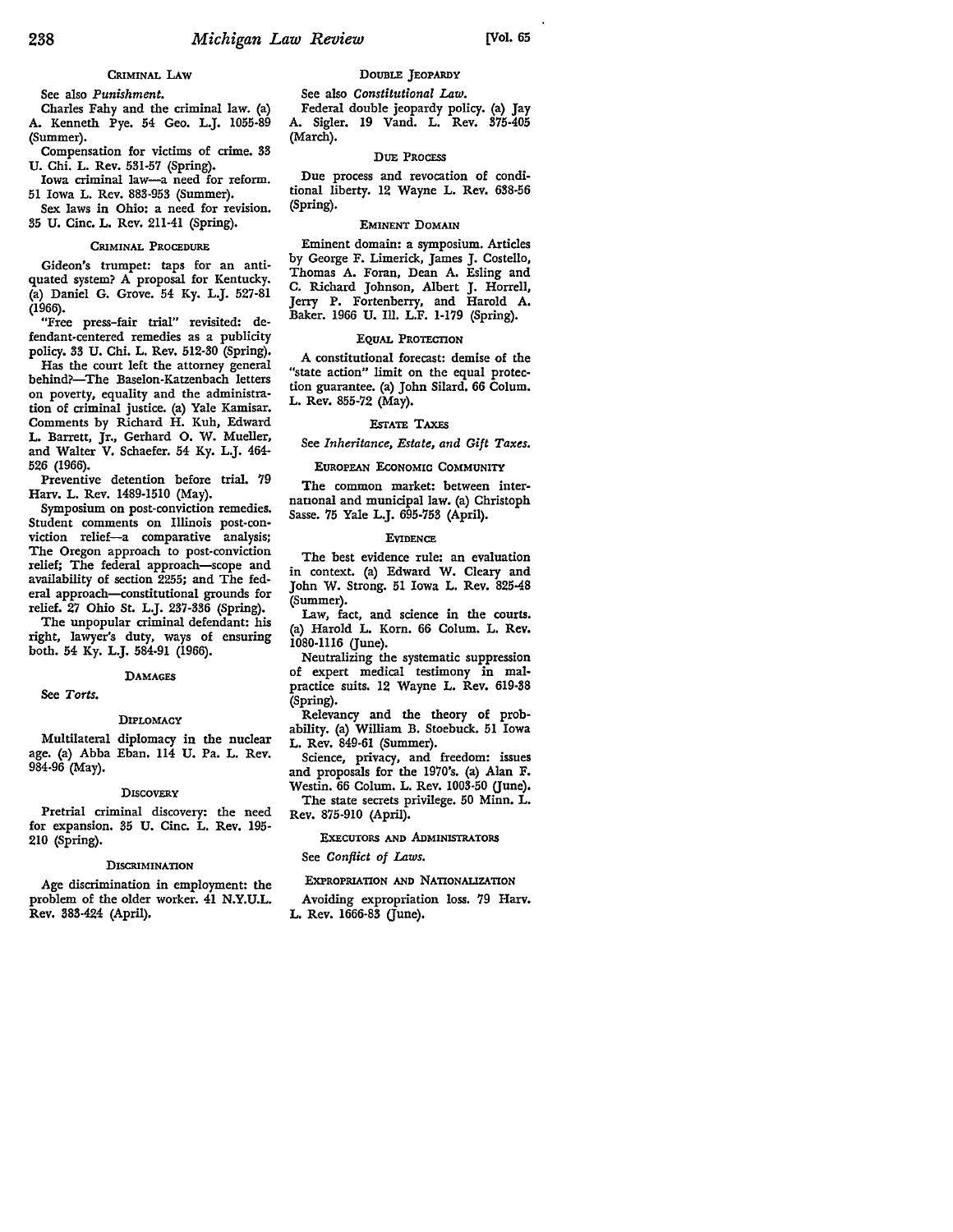Planning for a national nuclear emergency: the organization of government and federal-state relations. (a) Benet D. Gellman. 52 Va. L. Rev. 435-62 (April).

#### FEDERAL COMMUNICATIONS COMMISSION

Worz, Inc. v. FCC-a new rule of pro· cedure in television licensing. ll4 U. Pa. L. Rev. 939-48 (April).

# FEDERAL DRUG ADMINISTRATION

Administering that ounce of preven· tion: new drugs and nuclear reactors: I. (a) David F. Cavers. 68 W. Va. L. Rev, 109-35 (Feb.).

Administering that ounce of preven· tion: new drugs and nuclear reactors: II. (a) David F. Cavers. [Part I appeared in 68 W. Va. L. Rev. 109 (1966).] 69 W. Va. L. Rev. 233-62 (April).

# FEDERAL RULES OF CIVIL PROCEDURE

The new federal rules of procedure: a symposium. The new federal rules of civil procedure, by Sherman L. Cohn; Admiralty unification, by Leavenworth Colby; and The new federal rules of criminal procedure, by Daniel A. Rezneck.. 54 Geo. L.J. 1198-1318 (Summer).

#### FEES

Reimbursement of landowner's attorney fees upon abandonment of condemnation proceedings. 1966 U. Ill. L.F. 183-91 (Spring).

#### FOREIGN LAW

Control of criminal conduct in Antarc· tica. (a) Richard 13. Bilder. 52 Va. L. Rev. 231-85 (March).

Gratuitous deviation from the terms of form contracts: Scandinavian insurance companies' administration of deferred acceptance-of-risk clauses. (a) Knut S. Selmer. 33 U. Chi. Rev. 502-10 (Spring).

Horizontal restraints under the French antitrust laws: competition and economic progress. (a) John W. Reboul. 19 Vand. L. Rev. 303-73 (March).

A new look at the European patent: limited availability. (a) Harold G. Maier. 19 Vand. L. Rev. 257-83 (March).

Traffic accident compensation in France: the present law and a controversial pro• posal. (a) Andre Tune. 79 Harv. L. Rev. 1409-33 (May).

#### FREEDOM OF RELIGION

Church-state-religious institutions and values: a legal survey-1964-66. 41 Notre Dame Law. 681-785 (June).

# FULL FAITH AND CREDIT

Full faith and credit to foreign laws and judgments in real property litigation: the supreme court and the land taboo. (a) Moffatt Hancock. 18 Stan. L. Rev. 1299-1322 Gune).

# HABEAS CORPUS

See also *Military* Law.

The burden of federal habeas corpus petitions from state prisoners. 52 Va. L. Rev. 486-508 (April).

Habeas corpus and the prematurity rule. 66 Colum. L. Rev. 1164-79 (June).

The impact of federal habeas corpus on state trial procedures. (a) Daniel J. Meador. 52 Va. L. Rev. 286-300 (March). State court withdrawal from habeas corpus. 114 U. Pa. L. Rev. 1081-1100 (May).

# HUSBAND AND WIFE

Conciliation and counseling in the courts in family law cases. (a) Henry H. Foster, Jr. 41 N.Y.U.L. Rev. 353-81 (April).

Litigation between husband and wife. 79 Harv. L. Rev. 1650-65 (June).

### INHERITANCE AND SUCCESSION

See also *Trusts.* 

Payments to a corporation officer's widow in Indiana. 41 Ind. L.J. 285-301 (Winter).

#### INHERITANCE, EsTATE, AND GIFT TAXES

The federal estate tax burden borne by a dissenting widow. (a) Douglas A. Kahn. 64 Mich. L. Rev. 1499-1522 (June).

#### INSANITY

Sanity: the psychiatrico-legal communicative gap. (a) James K. L. Lawrence. 27 Ohio St. L.J. 219-36 (Spring).

#### INTERNATIONAL LAW

Article 28 of the Warsaw convention: a suggested analysis. 50 Minn. L. Rev. 697-713 (March).

Cyprus, the "warlike isle": origins and elements of the current crisis. (a) Thomas Ehrlich. 18 Stan, L. Rev. 1021-98 (May).

International arbitration between states and foreign investors-the world bank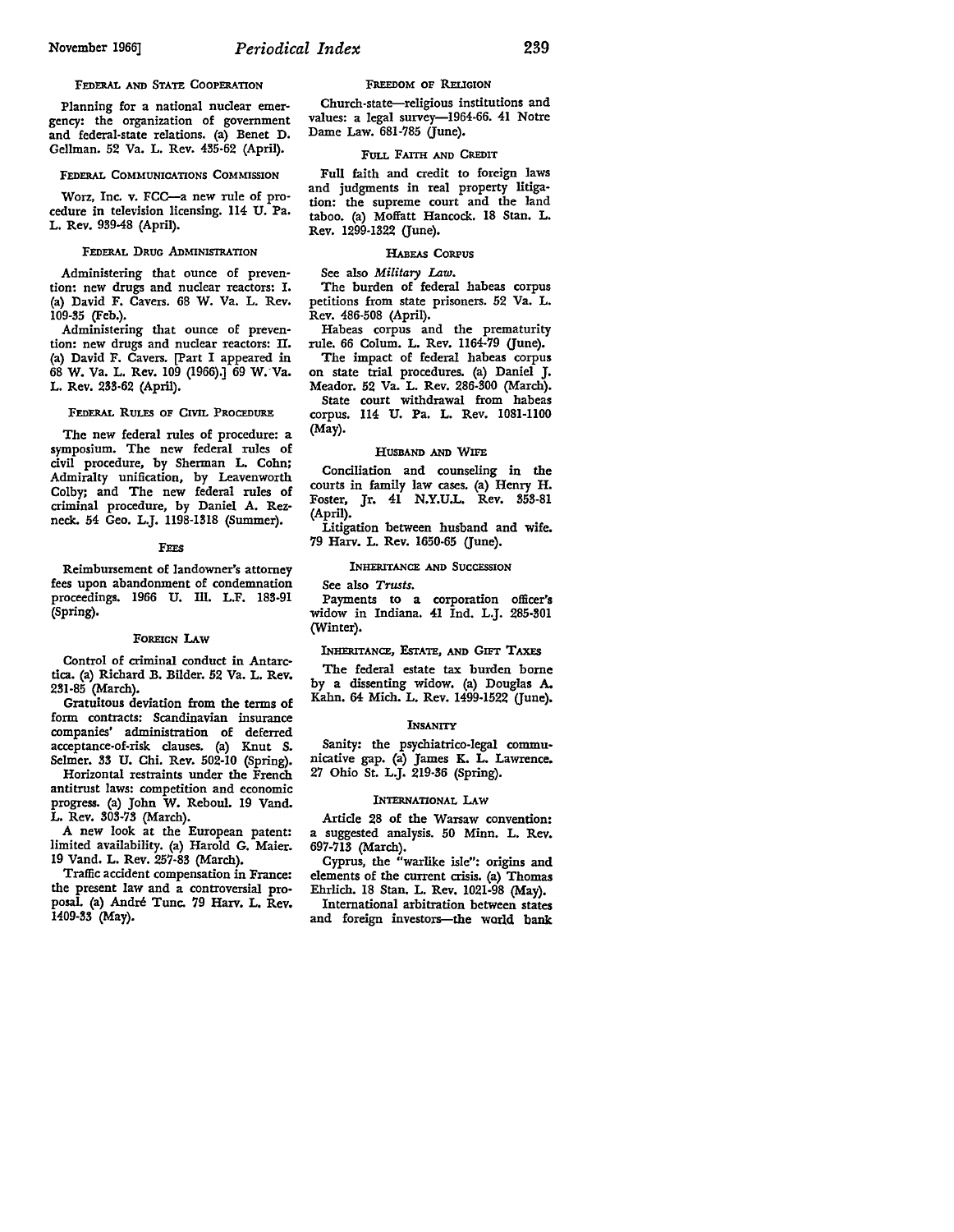convention. 18 Stan. L. **Rev.** 1359-80 (June).

International law-present status of the act of state doctrine and its effects upon private foreign investment. 68 **W.** Va. L. Rev. 168-81 (Feb.).

Judicial notice and deposition practice in international litigation. 1966 Duke L.J. 512-44 (Spring).

Peaceful coexistence: arms control in the building of communism. (a) Bernard A. Ramundo. 12 Wayne L. Rev. 596-613 (Spring). .

Safeguarding atoms-for-peace: U.K. bilateral agreements with other nations. (a) Stephen Gorove. 68 W. Va. L. Rev. 263-73 (April).

# INTERNATIONAL RELATIONS

See *International Law.* 

### INTERSTATE COMMERCE COMMISSION

Equipment leasing by motor carriers: rate regulation and judicial review. 114 U. Pa. L. Rev. 835-56 (April).

#### **TUDGES**

See also *Law b Society.* 

Disqualification of judges for bias in the federal courts. 79 Harv. L. Rev. 1435- 52 (May).

The heated judicial dissent in Michigan. (a) Maurice Kelman. 12 Wayne L. Rev. 614-17 (Spring).

The judiciary: a symposium. The qualities of justices-are they strainable?, by Maurice Rosenberg; Selection of judges -an historical introduction, by Glenn R. Winters; Twenty-five years' experience with merit judicial selection in Missouri, by Robert A. Schroeder and Harry A. Hall; Observations on the direct-election method of judicial selection, by Warren Burnett; Judicial appointments for life by the executive branch of government: reflections on the Massachusetts expenence, by Robert F. Drinan; Judicial discipline and removal, by Jack E. Frankel; Judicial compensation in Texas and comparable states, by Robert E. Allard; and Court administration in Texas: business without management, by Allen E. Smith. 44 Texas L. Rev. 1063-1178 (June).

#### **JUDGMENTS**

Appealability of partial decisions in Illinois: section 50(2) of the Illinois civil practice act. 1966 U. Ill. L.F. 191-203 (Spring).

### JUDICIAL REvlEW

The court of claims and the Wunderlich act: trends in judicial review. (a) Joseph Sachter. 1966 Duke L.J. 372-91 (Spring).

# JURIES

Trial by jury: a sociological analysis. (a) Ronald Charles Wolf. 1966 Wis. L. Rev. 820-30 (Summer).

#### JURISDICTION

The corporate principal place of business: a resolution and revision. 34 Geo. Wash. L. Rev. 780-92 (May).

Interjurisdictional conflict and the right to a speedy trial. (a) Paul M. Schindler. 35 U. Cine. L. Rev. 179-93 (Spring).

# **JURISPRUDENCE**

See also *Natural Law.* 

The future of public law. (a) Glendon Schubert. 34 Geo. Wash. L. Rev. 593-614 (May).

### l.ABoR **LAW**

An individual's remedies for breach of a collective bargaining agreement. 34 Geo. Wash. L. Rev. 927-38 (June).

Federal preemption: governmental interests and the role of the supreme court. 1966 Duke L.J. 484-511 (Spring).

Limitations on employer conduct dur• ing union organizational campaigns-a survey. 19 Vand. L. Rev. 438-59 (March). The offensive bargaining lockout. 52

Va. L. Rev. 464-85 (April).

Proving an 8(a)(3) violation: the changing standard. 114 U. Pa. L. Rev. 866-900 (April).

Secondary consumer picketing-following the struck product. (a) Donald S. Engel. 52 Va. L. Rev. 189-230 (March).

Section 30I(a) and the federal common law of labor agreements. 75 Yale L.J. 877-93 (April).

Union authorization cards. 75 Yale L.J. 805-44 (April).

Union disciplinary power and section 8(b)(I)(A) of the national labor relations act: limitations on the immunity doctrine. 41 N.Y.U.L. Rev. 584-601 (May).

Union-employer agreements and the antitrust laws: the Pennington and Jewel Tea cases. 114 U. Pa. L. Rev. 901-38 (April).

# LAW & SOCIETY

Law and society: a symposium. Freedom to dissent: the Vietnam protests and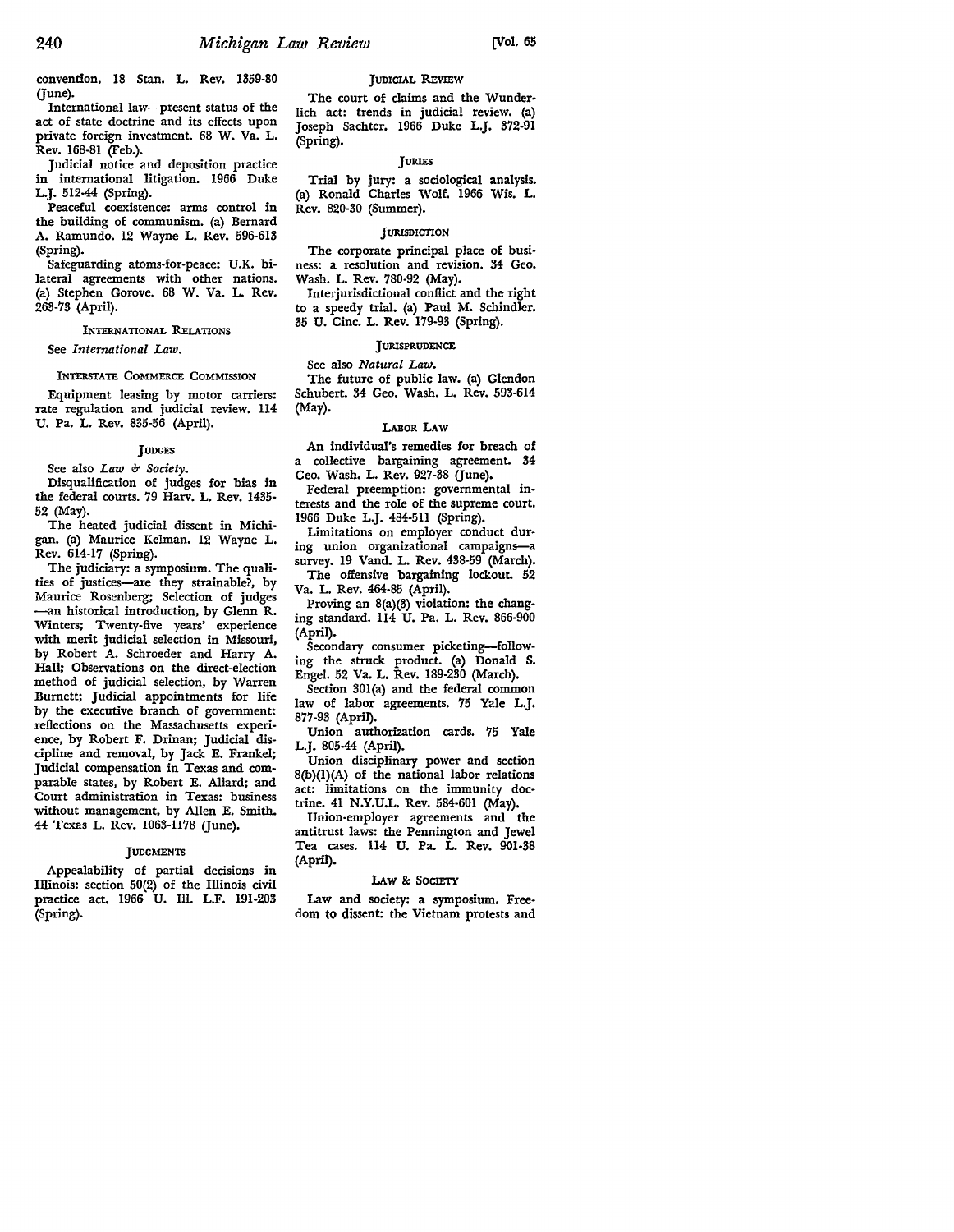the words of public officials, by Ted Finman and Stewart Macaulay; The politics of planning for urban redevelopment: strategies in the manipulation of public law, by Sheldon J. Plager and Joel F. Handler; Some basic problems of negative income taxation, by William A. Klein; and Judicial insulation-elections, direct participation, and public attention to the courts in Wisconsin, by Herbert Jacob. 1966 **Wis.** L. Rev. 632-819 (Summer).

#### LEGAL Am

The poor man in the federal courts. (a) Ben C. Duniway. 18 Stan. L. Rev. 1270-87 (June).

Two's company. (a) John 5. Bradway. 1966 Duke L.J. 311-31 (Spring).

#### LEGAL EDUCATION

On legal education. (a) Jefferson B. Fordham. 54 Ky. L.J. 456-63 (1966).

#### LEGAL ETHICS

Judicial notice and the duty to disclose adverse information. (a) Jack B. Weinstein. 51 Iowa L. Rev. 807-24 (Summer).

Symposium on professional ethics. Articles by Monroe H. Freedman, John T. Noonan, Jr., and David G. Bress. 64 Mich. L. Rev. 1469-98 (June).

#### LEGAL HlsTORY

The attraction of the civil law in postrevolutionary America. (a) Peter Stein. 52 Va. L. Rev. 403-34 (April).

Roman law as an organizing instrument. (a) F. H. Lawson. 46 B.U.L. Rev. 181-204 (Spring).

### LEGAL PROFESSION

The reach of federal action over the profession of law. (a) Elliott E. Cheatham. 18 Stan. L. Rev. 1288-98 (June).

#### **LEGISLATION**

Legislative intent. (a) Gerald C. Mac-Callum, Jr. 75 Yale L.J. 754-87 (April). Private bills in congress. 79 Harv. L. Rev. 1684-1706 (June).

#### LIBEL AND SLANDER

More libel per quod. (a) William L. Prosser. 79 Harv. L. Rev. 1629-48 (June).

# MECHANICS' LIENS

Mechanics' liens and construction financing-consistent priorities? 51 Iowa L. Rev. 862-81 (Summer).

# MENTAL ILLNESS

Liberty and required mental health treatment. 114 U. Pa. L. Rev. 1067-80 (May).

# MILITARY LAW

The need for clarification in military habeas corpus. (a) Lewis R. Katz and Grant S. Nelson. 27 Ohio St. L.J. 193-218 (Spring).

#### MUNICIPAL CORPORATIONS

Home rule and the New York constitution. 66 Colum. L. Rev. 1145-63 (June). The Minnesota municipal commission --statewide administrative review of municipal annexations and incorporations.

50 Minn. L. Rev. 911-45 (April).

#### NATURAL LAW

Natural law demythologized: a functional theory of norms for a revolutionary epoch. (a) E. F. Roberts. 51 Cornell L.Q. 656-77 (Summer).

#### **NUISANCE**

Commercial nuisance: a theory of consumer protection. 33 U. Chi. L. Rev. 590- 602 (Spring).

#### **OBSCENITY**

Constitutional problems in obscenity legislation protecting children. 54 Geo. L.J. 1379-1414 (Summer).

#### OIL AND GAS

Underground storage of natural gas in the Appalachian area. (a) J. Edward Litz. 68 W. Va. L. Rev. 136-57 (Feb.).

#### PARTNERSHIP

#### See *Taxation.*

#### PATENTS

The 1966 patent cases: creation of a constitutional standard. 54 Geo. L.J. 1320- 58 (Summer).

#### PENOLOGY

Transfer of juveniles to adult correc• tional institutions. 1966 Wis. L. Rev. 866- 911 (Summer).

#### PRECEDENTS

Legally responsible cause flexibly con• strued. (a) Lawrence Vold. 19 Vand. L. Rev. 285-302 (March).

# PRODUCTS LIABILITY

Economic loss in products liability jurisprudence. 66 Colum. L. Rev. 917-66 (May).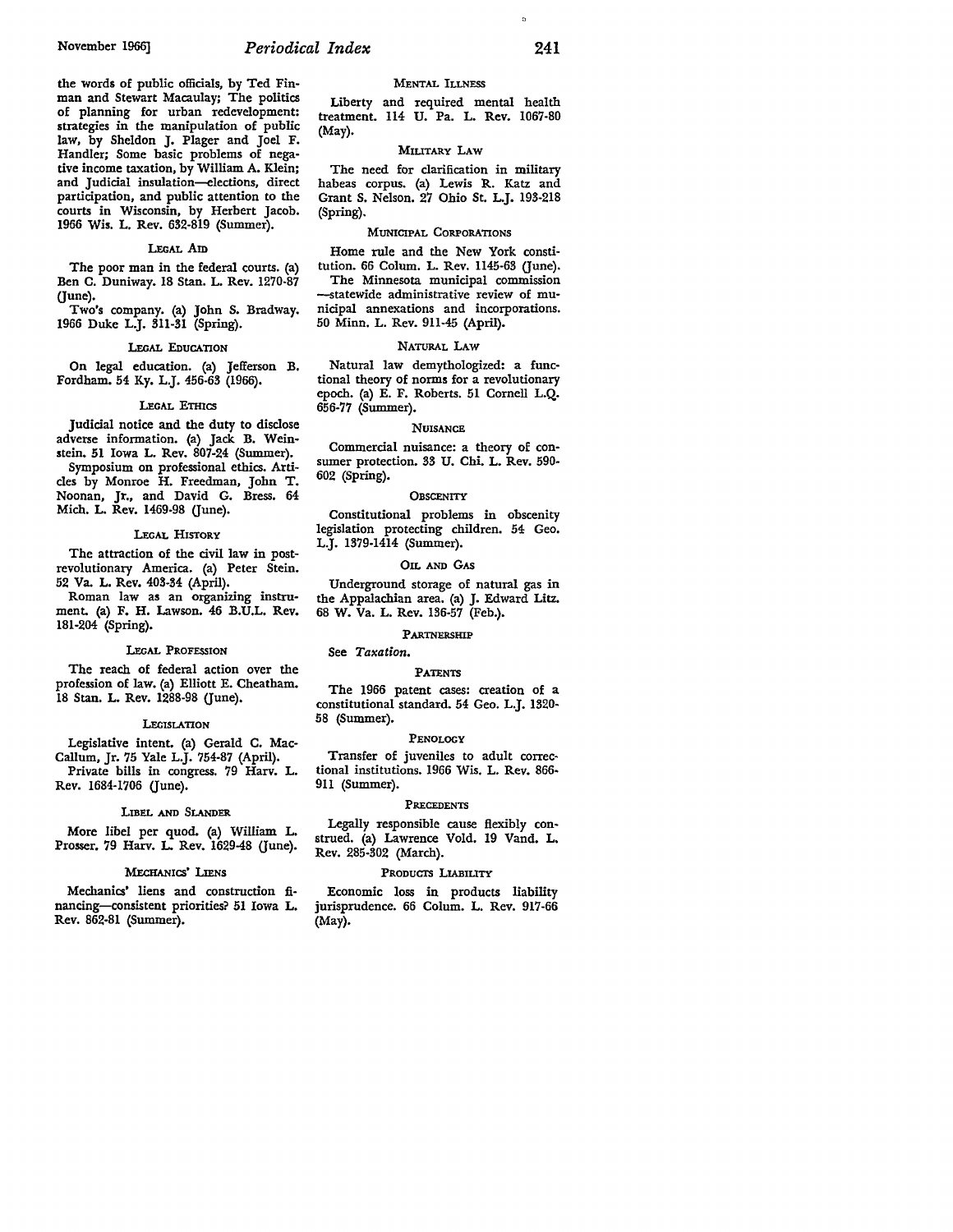The fall of the citadel (strict liability to the consumer). (a) William L. Prosser. 50 Minn. L. Rev. 791-848 (April).

Seely v. White Motor Co.: retrenchment in California on strict products lia• bility. 52 Va. L. Rev. 509-21 (April).

When worlds collide: liability theories and disclaimers in defective-product cases. (a) Marc A. Franklin. 18 Stan. L. Rev. 974-1020 (May).

#### PROPERTY

The duty of maintenance of multiple dwellings in California. 18 Stan. L. Rev. 1397-1405 (June).

#### PUNISHMENT

The general preventive effects of punishment. (a) Johannes Andenaes. 114 U. Pa. L. Rev. 949-83 (May).

#### REAPPORTIONMENT

The role of state and federal courts in state legislative reapportionment-the New York conflict. 50 Minn. L. Rev. 714- 36 (March).

#### **SECURITIES**

See also *Corporations.* 

Dilution and anti-dilution: a reply to Professor Kaplan. 33 U. Chi. L. Rev. 494- 501 (Spring).

Private enforcement in the over-thecounter securities markets: implied liabilities based on NASD rules. (a) Lewis D. Lowenfels. 51 Cornell L.Q. 633-55 (Summer).

"Truth in securities" revisited. (a) Milton H. Cohen. 79 Harv. L. Rev. 1340- 1408 (May),

#### SECURITIES EXCHANGE ACT

See also *Corporations,* 

The § 16(d) market-making exemption, 18 Stan. L. Rev. 1418-27 (June).

Shareholder derivative suits under sections lO(b) and 14(a) of the securities exchange act. 18 Stan. L. Rev. 1339-58 (June).

#### SELECTIVE SERVICE

Fairness and due process under the selective service system. 114 U. Pa. L. Rev. 1014-49 (May).

#### SELF-INCRIMINATION

Use of the privilege against self-incrimination in civil litigation. 52 Va. L Rev. 322-41 (March).

### **SHIPPING**

World war prize law applied in a limited war situation: Egyptian restrictions on neutral shipping with Israel, (a) Thomas D. Brown, Jr. 50 Minn. L. Rev. 849-73 (April).

### SOCIAL WELFARE

Antipoverty programs: a symposium. Articles by Robinson 0. Everett, Hubert H. Humphrey, Richard H. Leach, John 0. Blackburn, Carl H. Madden, Simon Rottenberg, Terry Sanford, George H. Esser, Jr., Michael S. March, William Stringfellow, John H. Wheeler, Mitchell I. Ginsberg and Bernard Shiffman, Victor G. Rosenblum, and A. Kenneth Pye, 31 Law & Contemp. Prob. 1-249 (Winter). Residence requirements in state public

welfare statutes: I. 51 Iowa L. Rev. 1080· 95 (Summer).

# SOVIET LAw

Review of administrative acts in the Soviet Union. (a) Walter Gellhorn. 66 Colum. L. Rev. 1051-79 (June).

### STARE DECISIS

# See *Precedents.*

#### TAXATION

See also *Contracts, Inheritance, Estate*  and Gift Taxes, Law & Society.

Bootstrap acquisitions: the next battle. 51 Iowa L Rev. 992-1009 (Summer).

Collateral estoppel applied to determination of fraud in civil tax litigationa questionable application. 51 Iowa L. Rev. 1028-48 (Summer).

The deductibility of transportation expenses of a combination business and pleasure trip-a conceptual analysis. (a) William A. Klein. 18 Stan. L. Rev. 1099· lll8 (May).

Federal income taxation of farmers' and other cooperatives: II. (a) James K, Logan. (Part I appeared in 44 Texas L. Rev. 250-87 (Dec.).] 44 Texas L. Rev. 1269-1307 (July).

Morality and the American tax system. (a) Sheldon S. Cohen. 34 Geo. Wash. L. Rev. 839-45 (June).

A proposed flexible personal exemption for the federal income tax. 18 Stan. L. Rev. ll62-83 (May).

Section 269 of the internal revenue code and the status of postacquisition losses. 33 U. Chi. L. Rev. 577-89 (Spring).

ó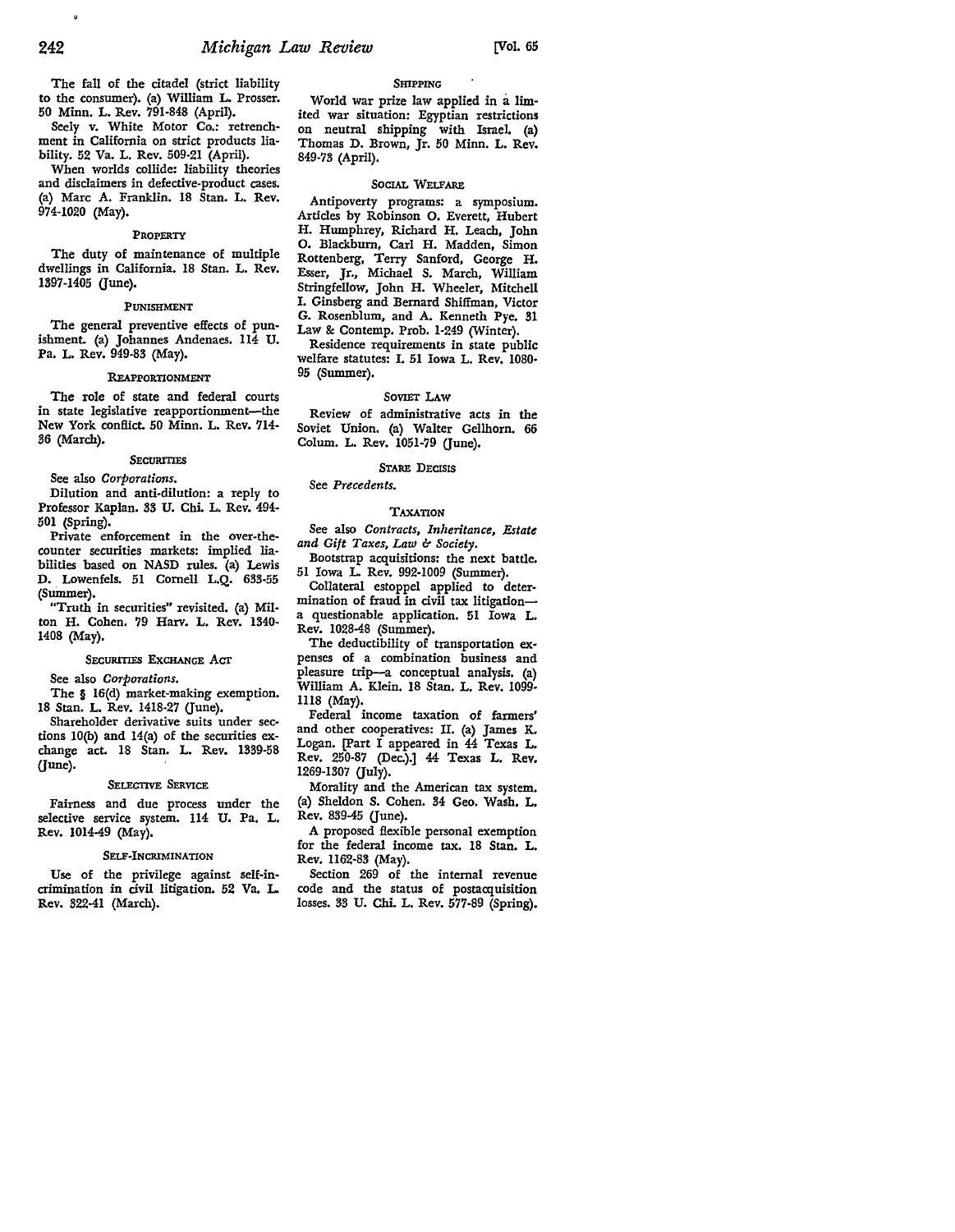Tax investigations and section 7605. 54 Geo. L.J. 1359-78 (Summer).

Tax problems of bootstrap sales to exempt foundations: a comprehensive approach. 18 Stan. L. Rev. 1148-61 (May).

Taxation-constitutional aspects of tangible property assessments. 68 W. Va. L. Rev. 300-10 (April).

Tax problems raised by liquidations of partnership interests. (a} R. Dale Swihart. 44 Texas L. Rev. 1209-53 Guly).

Taxation of co-operatives: a tentative explanation of a problem in semantics. 1966 Wis. L. Rev. 930-41 (Summer).

#### TORTS

See also *Products Liability.* 

Cigarettes and health: a legal analysis. (a) Richard A. Wegman. 51 Cornell L.Q. 678-759 (Summer).

Computation of future damages: a view from the bench. (a) William B. Lawless. Jr. 54 Geo. L.J. 1131-44 (Summer).

Disparagement under the uniform deceptive trade practices act. 51 Iowa L. Rev. 1066-79 (Summer).

Illinois tort claims act: a new approach to municipal tort immunity in Illinois. 61 Nw. U.L. Rev. 265-89 (May-June).

Landowner's negligence liability to persons entering as a matter of right or under a privilege of private necessity. 19 Vand. L. Rev. 407-37 (March).

Liability for fall-down injuries of invitees on business premises in Massachusetts and Connecticut. 46 B.U.L. Rev. 231-50 (Spring).

Liability of oil company for its lessee's torts. 1965 U. Ill. L.F. 915-21 (Winter).

Local governmental immunity re-examined. (a) Kenneth E. Vanlandingham. 61 Nw. U.L. Rev. 237-63 (May-June).. '

Misrepresentation and third persons. {a) William L. Prosser. 19 Vand. L. Rev. 231-55 (March).

# TRADE

See *Commerce.* 

# TRADEMARXS AND TRADE NAMES

Trademark incontestability-time for the next step. 18 Stan. L. Rev. 1196-1209 (May).

# TRUSTS

Statutory modification of the law of trusts and estates: selected problems. A symposium. Developments in contract liability of trusts and trustees, by John D. Johnston, Jr.; Fiduciary power to compromise claims, by Thomas L. Shaffer; and Testamentary trustee as insurance beneficiary: an estate planning gimmick, by Paul G. Haskell. 41 N.Y.U.L. Rev. 483-582 (May).

### UNIFORM COMMERCIAL CODE

See also *Contracts.* 

Bargaining power and unconscionability: a suggested approach to UCC section 2-302. 114 U. Pa. L. Rev. 998- 1005 (May).

Facilitation and regulation in the uniform commercial code. (a) Edward J. Murphy. 41 Notre Dame Law. 625-80 (June).

Fixture security interests under the uniform commercial code in Iowa. 51 Iowa L. Rev. 954-70 (Summer).

Some comments on the comments to the uniform commercial code. {a) Robert **H.** Skilton. 1966 Wis. L. Rev. 597-631 (Summer).

The uniform commercial code in North Carolina. A symposium. Articles by **Wil**liam D. Hawkland, Donald F. Clifford, Jr., E. McGruder Faris, Jr., Herbert **0.**  Davis, William C. Edwards, Jr., Ernest L. Folk, III, Frank W. Hanft, and Richard M. Smith. 44 N.C.L. Rev. 525-812 (April).

Variation on a theme by Parkinson or some proposals for the uniform commercial code and the checkless society. (a) Gerald T. Dunne. 75 Yale L.J. 788-803 (April).

#### USURY

California's model approach to usury. 18 Stan. L. Rev. 1381-96 (June).

# VENUE

An assault on the venue sanctuary of national banks. 34 Geo. Wash. L. Rev. 765-79 (May).

#### WAR

See *Shipping.* 

# WATER RIGHTS

Are water rights marketable in Wisconsin? 1966 Wis. L. Rev. 942-50 (Summer).